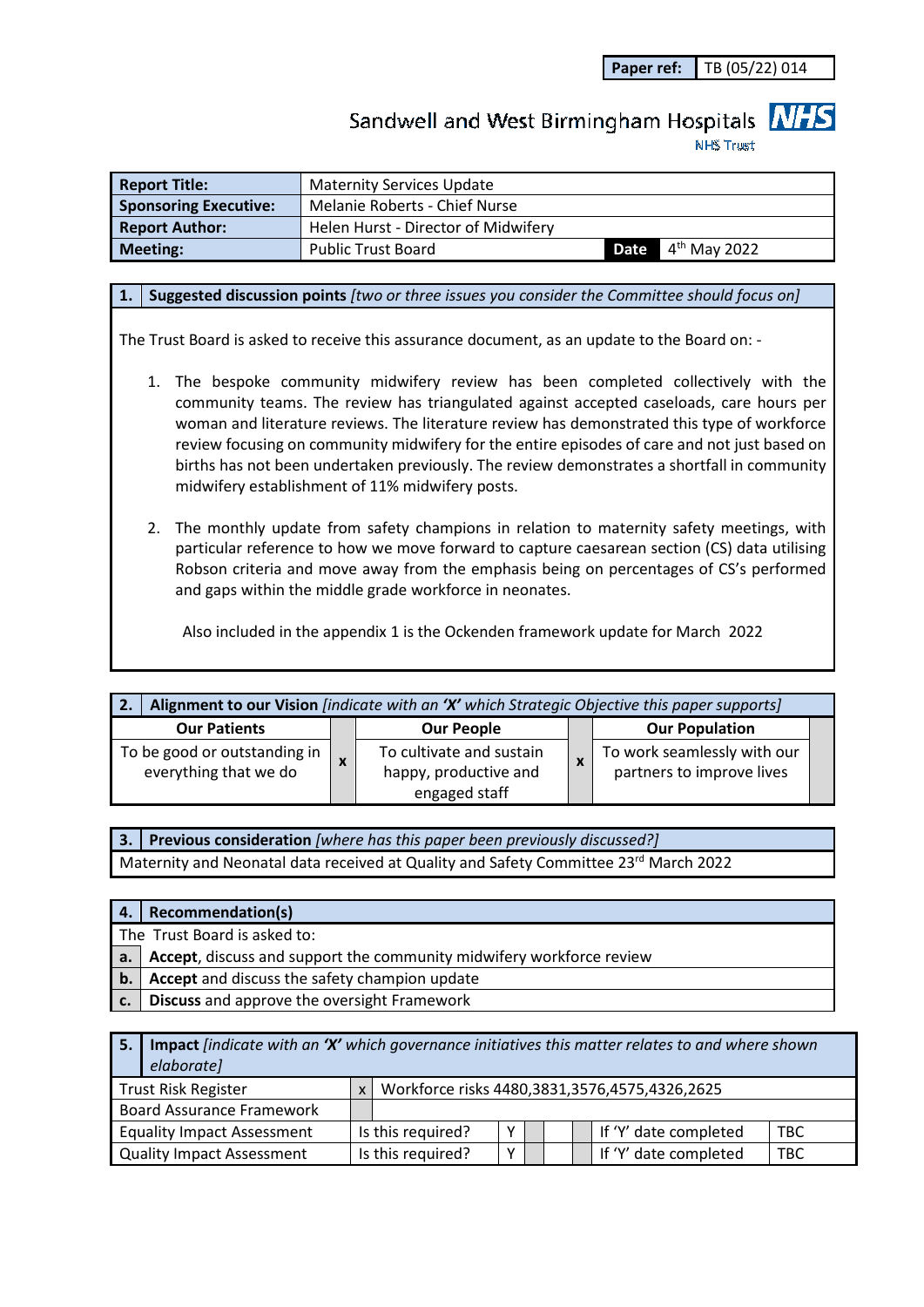#### **SANDWELL AND WEST BIRMINGHAM HOSPITALS NHS TRUST**

#### **Report to Trust Board: 4th May 2022**

#### **Maternity Services Update**

#### **1. Introduction**

1.1 Board level oversight for maternity and neonatal services is fundamental to the quality improvement programme, to ensure transparency and safe delivery of services. A fundamental driver for the programme is ensuring we hear, respond and improve from listening to our women, families, communities and workforce to ensure and evoke real, sustainable change.

#### **2. Community Midwifery Workforce Review**

- 2.1 Community midwifery workforce has been a challenged service both presently and historically. There is currently no workforce tool that captures the entirety of care delivered in the community setting, especially allowing for high levels of women who have their antenatal and post-natal care with one Trust but choose to birth at another (exports). Workforce tools that are currently used within a maternity setting purely base the community midwifery requirement on births. To ensure we therefore have our workforce at a level to meet the needs of our communities, a bespoke review tool was developed. The project team utilised engagement and scoping across staff, our women and accessing current data sources
- 2.2 The project has involved community midwives, community team managers, matron, digital midwife; equality and diversity inclusion lead (EDI), clinical lead midwifetransformation and finance. The methodology incorporated both qualitative and quantitative models, utilising survey, task and finish groups, forums, open door sessions and women's voices heard through our EDI lead. A current caseload acuity baseline was undertaken by means of triangulating sources including the electronic record keeping system, individual caseload survey and our digital midwife.
- 2.3 The wealth of data has been analysed and validated with the support of finance and has been shared with the staff. The analysis shows a deficit of 11%, with the current establishment at 64.08 whole time equivalent (WTE) against a requirement of 71.94 WTE (excluding the MSW 80/20 split) with a gap of 7.86 WTE midwives. The redistribution of budget leaves an unfinanced gap of 2.22 WTE. This can be achieved by incorporating current vacant posts from a previously established continuity of carer budget into the community establishment. Continuity of carer should not have a separate budget but be aligned within an organisational change of a whole service, when the building blocks required to safely move forward with this are in place, which includes a fully established workforce. The plan to achieve continuity of carer will be presented at the next quality and safety committee.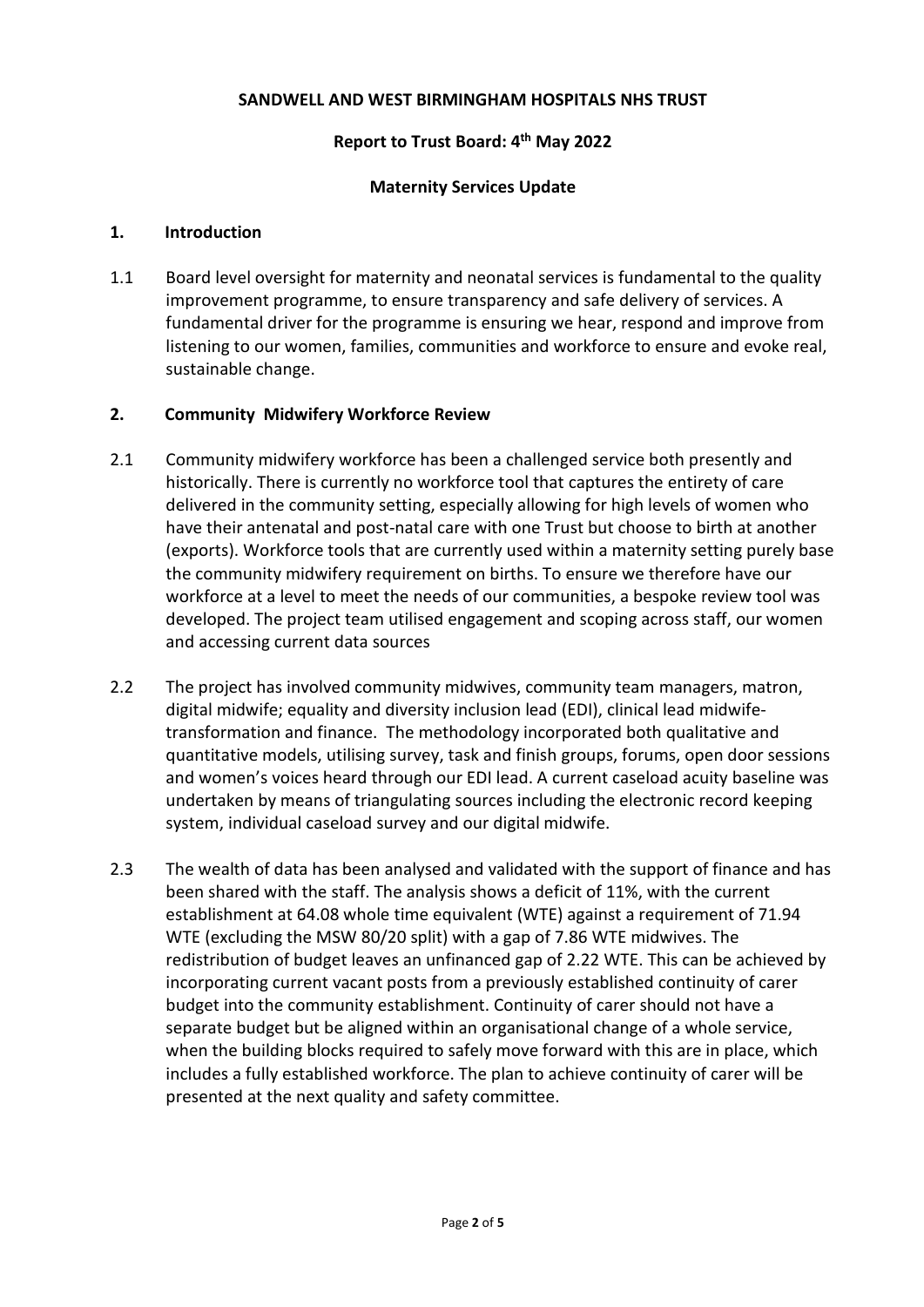# **3. Safety Champion Update**

- 3.1 The maternity safety champions meeting this month naturally focused on the report by Donna Ockenden and the support that had provided to staff after its publication. A walk about was undertaken ad drop in session provided for those who wished to discuss aspects of its content, with a planned  $\frac{1}{2}$  day session to review the report in more details with staff groups. There was also a focus on support to mothers and families with additional support to be provided via our bereavement midwives where needed for those families who had previously experienced loss. As reflected elsewhere in the Board papers the actions from the report are being reviewed and assessed for actions that are needed. The executive safety champions have also written to all maternity staff thanking them for their work, dedication and contribution to the programme of work that is seeing steady improvement around our speak up and safety culture as well as in our quality standards.
- 3.2 More specific areas that were reviewed related to the changes within the LMNS dashboard, soon to be reflected in our own, of inclusion of more specific criteria for outcomes from delivery (Robson criteria) in place of caesarean section data. This will allow additional reflection and actions from birth data. The ongoing challenge with neonatal staff recruitment was reviewed and the efforts being made to look at options for the work force at consultant and mid-grade level, prioritising out of hours work at the moment. As standard, a review of incident reporting and the processes in place to review these and identify actions as well as feedback from the departmental safety champions was taken. Staffing levels and some training issues were identified and are under review.

## **4. Summary**

4.1 Work continues to strengthen service provision and assure transparency in line with national, regional and local drivers. Ensuring our workforce meets the requirements of our complex population and is aligned to provision of all care and not just designated by place of birth is fundamental to ensuring safe, high quality, woman and family personalised care. Whilst ensuring job satisfaction, which supports health and wellbeing, retention and makes us the work place of choice.

# **5. Recommendations**

## 5.1 **The Trust Board is asked to:**

- a) **ACCEPT**, discuss and support the community midwifery workforce review
- b) **ACCEPT** and discuss the safety champion update
- c) **DISCUSS** and approve the oversight Framework

**Helen Hurst Director of Midwifery 22nd April 2022**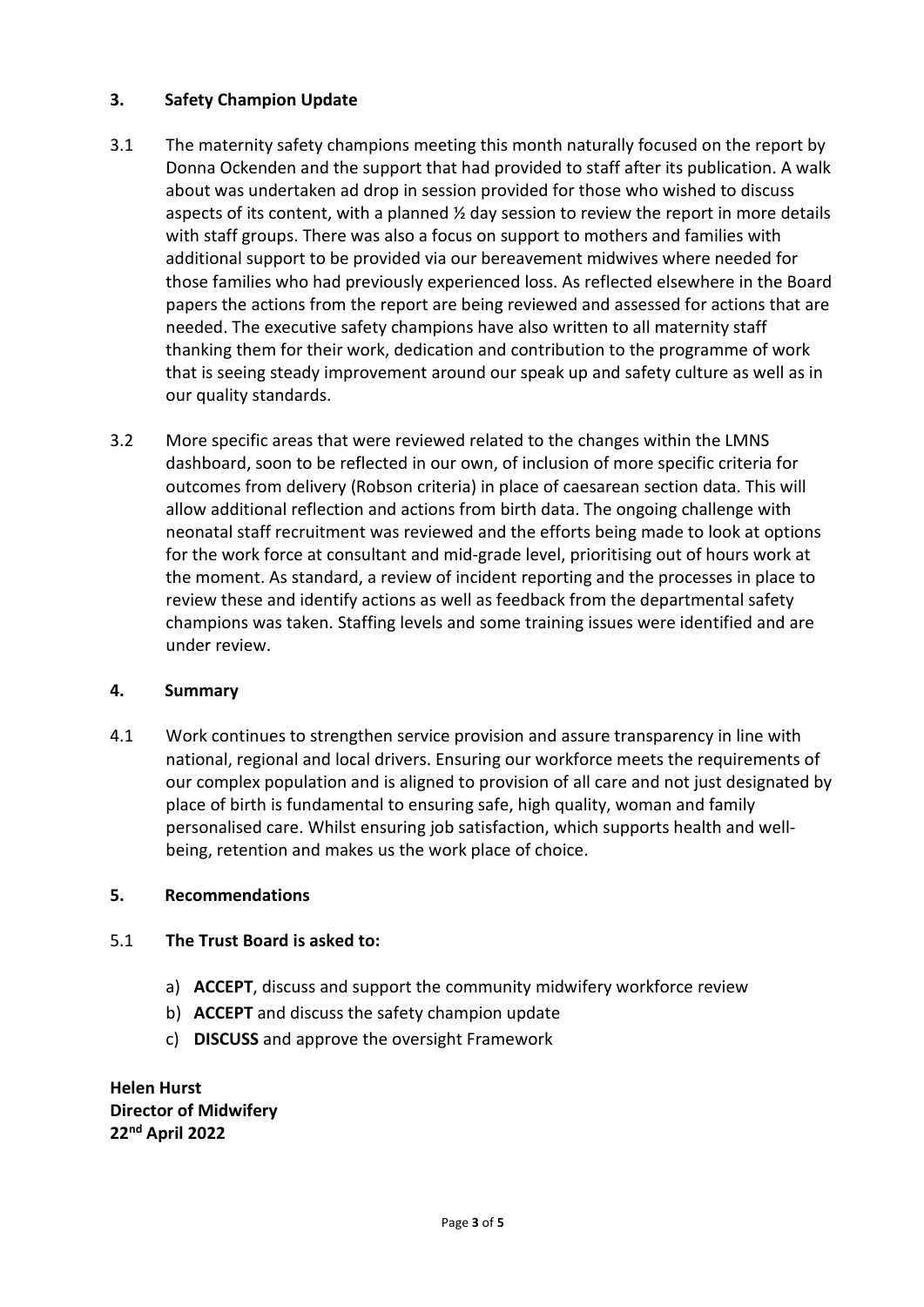| <b>Data Measures</b><br>Findings of review of all<br>perinatal deaths using the real<br>time data monitoring tool<br>Findings of review all cases<br>eligible for referral to Health<br>Services Investigation Branch<br>(HSIB) | <b>Summary</b><br>All relevant cases have<br>been reported to<br>MBRRACE. Perinatal<br>Mortality Review Tool<br>(PMRT) reviews, meeting<br>CNST requirements.<br>February data<br>1 still birth<br>0 Neonatal death<br>0 cases referred for<br>investigation. 6 cases<br>active within the process.                        | <b>Key Points</b><br>Quarterly PMRT report provided to<br>Trust board, via Quality and Safety<br>Committee.<br>Monthly data detailed in paper to<br>Quality and Safety Committee<br>Cases included in the Quality and<br>Safety Committee report and<br>discussed at monthly Safety<br>Champion meeting. Themes and<br>lessons learnt embedded across the<br>service and incorporated into<br>professional study days. |
|---------------------------------------------------------------------------------------------------------------------------------------------------------------------------------------------------------------------------------|----------------------------------------------------------------------------------------------------------------------------------------------------------------------------------------------------------------------------------------------------------------------------------------------------------------------------|------------------------------------------------------------------------------------------------------------------------------------------------------------------------------------------------------------------------------------------------------------------------------------------------------------------------------------------------------------------------------------------------------------------------|
| The number of incidents logged<br>graded as moderate or above<br>and what action being taken.                                                                                                                                   | No serious incidents (SI)<br>were declared. No SIs<br>were finalised for the<br>Directorate in March.<br>The Directorate currently<br>has 11 open SIs (six of<br>which are also HSIB<br>investigations, which are<br>automatically recorded as<br>SIs).                                                                    | Weekly mulit-disciplinary incident<br>review/learning meeting in place<br>within the service.                                                                                                                                                                                                                                                                                                                          |
| Training compliance for all staff<br>groups in maternity, related to<br>the core competency<br>framework and wider job<br>essential training.                                                                                   | Training against core<br>competency framework<br>remains above expected<br>target of 90%.                                                                                                                                                                                                                                  | Professional training database (core<br>competency framework) monitored<br>by education team.<br>CNST requirement of 90% MDT<br>compliance on track                                                                                                                                                                                                                                                                    |
| Minimum safe staffing in<br>maternity services, to include<br>obstetric cover on the delivery<br>suite, gaps in rotas and<br>minimum midwifery staffing,<br>planned vs actual prospectively                                     | 100% compliance with<br>obstetric labour ward<br>cover.<br>Neonatal clinician gap 1.2<br>wte on Tier 2 and this is<br>set to increase further at<br>the end of April with<br>maternity leave for one<br>trainee.<br>Midwifery safe staffing<br>analysis included in<br>Quality and Safety report,<br>average fill rate for | Birth rate plus assessment currently<br>entrain.<br>Community midwifery workforce<br>review, included in paper.<br>Member of National Pilot of<br>Recruitment and Retention.<br>Monies approved from national bid<br>for a retention midwife to support<br>newly qualified and new in post<br>midwives.                                                                                                                |

# **Ockenden Framework Update for March 2022**